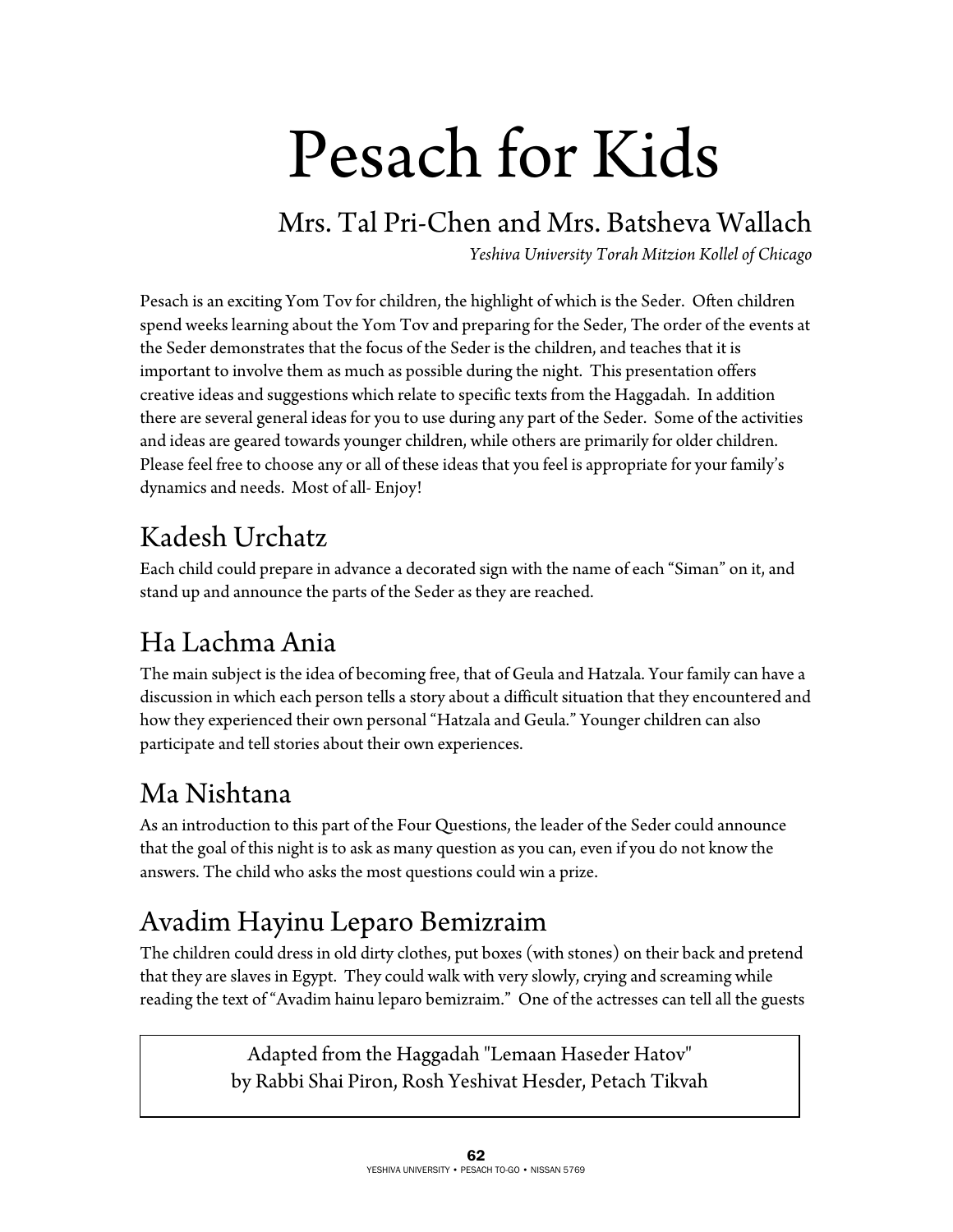about the evil decrees issued to the Jewish people when they were slaves. They could also discuss rules or modern day occurrences that enslave us.

#### Aseret Hamakot

1. Before the Seder it would be fun to prepare props for the Makot:

- Tzfardea- buy a lot of plastic frogs and during this part the kids will throw the frogs
- Barad- buy ping pong balls.
- Arbe- to buy plastic locusts
- Choshech- buy sunglasses for all the guests at the table.

2. Pantomime- Each child or adult could act out one of the Makot without words while everyone tries to guess which Maka it is.

## Keriat Yam Suf

Before Pesach one could buy blue fabric or one could use any blue fabrics or blankets in the house. The adults could stand in two lines and create waves of the sea with the fabric. When the children go through the sea as Bnei Yisroel it will "split" into two parts like Kriat Yam Suf. They will then be the Egyptians chasing Jews and try to cross the Yam Suf, but to no avail. The adults will close up the sea by returning all of the fabric to the center.

## Hallel

 Before starting Hallel you lead a discussion about "Hakarat Hatov". Each person could share a good thing that happened to him recently, and express his gratitude to Hashem. Younger children can also participate on their own level.

## Echad Mi Yodea

Every person could get a sign with a number, which he will hold up when the number is mentioned in the song. This is a great "wake up" activity!

## Chad Gadia

While singing this song, people can act out the voices of the animals when they are mentioned.